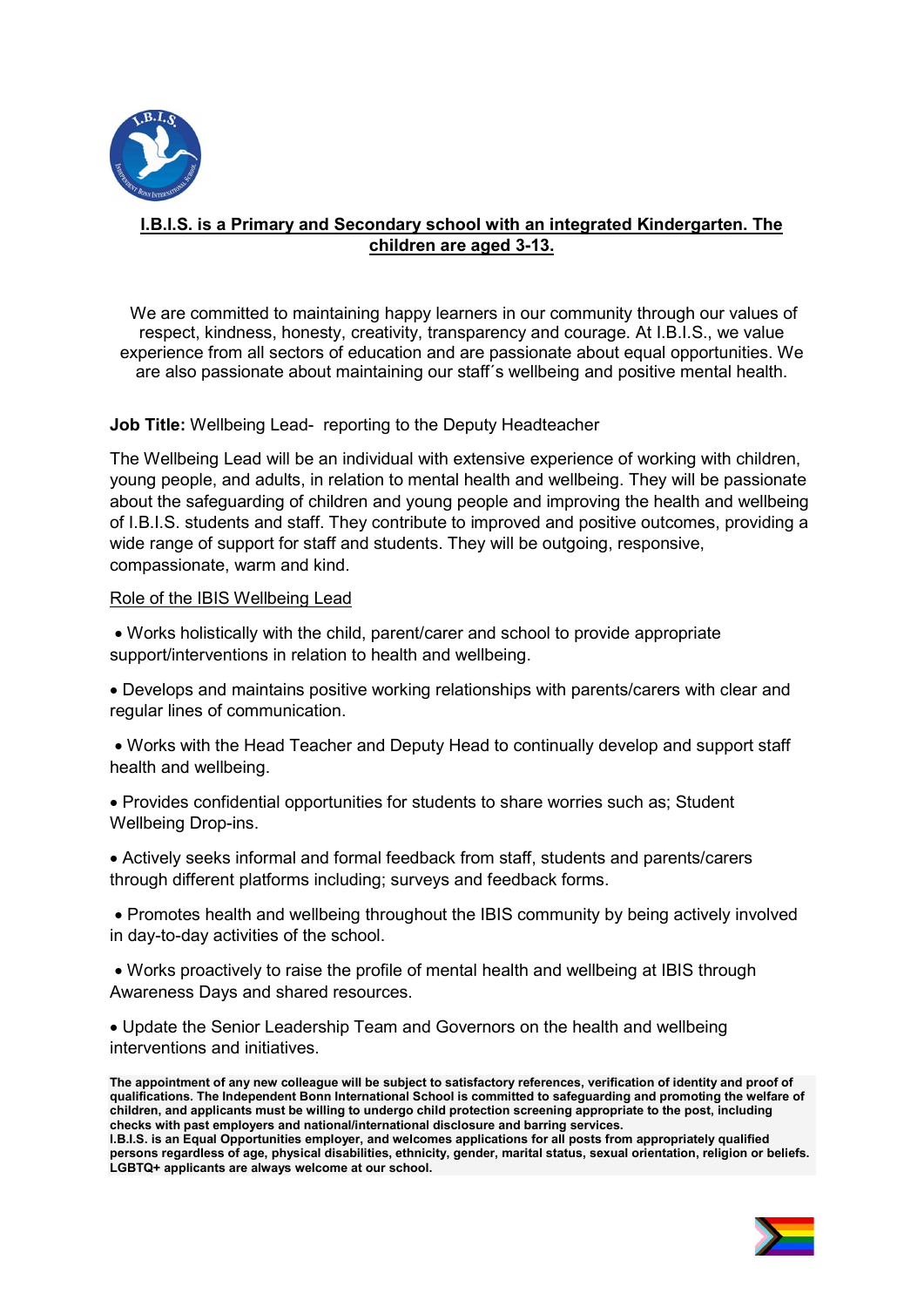Supports the ongoing professional development of staff, increasing their awareness understanding of mental health and wellbeing.

 Provides appropriate one-to-one and group interventions for students identifying as in need of additional support in relation to mental health and wellbeing.

Responds in a timely fashion to any student or staff mental health concerns.

Signposts students/families for appropriate support for more complex concerns

. Proactively and continuously develops the IBIS Wellbeing Programme in collaboration with the Wellbeing Team.

 Regularly reviews current interventions provided at IBIS to support health and wellbeing, and updates/adapts where necessary

Supervises the IBIS Wellbeing Champions, providing regular meetings, appropriate support and guidance.

 Maintains up-to-date knowledge and understanding of policies and current issues relating to mental health and wellbeing.

 Liaises with the Pastoral Lead and SENCO in relation to students not accessing or having difficult accessing learning due to health and wellbeing needs.

 Raise any safeguarding concerns to the Designated Safeguarding Lead, in-line with German policy and legislation.

#### Preferred experience

- Significant professional experience or qualification relevant to the role of Wellbeing Lead.
- A thorough understanding of a range of mental health concerns and interventions.
- Experience of working holistically with children, young people and families.
- Experience of providing guidance and support to students on a one-to-one basis.
- Experience of supporting people with mental health issues.
- Experience of engaging with parents/carers in relation to their child´s health and wellbeing.
- Experience in the development of policies, procedures or protocols.

 Strong interpersonal and communication skills. With an ability to work efficiently and effectively on a one-to-one basis or with a larger group, within an international and diverse setting.

I.B.I.S. is an Equal Opportunities employer, and welcomes applications for all posts from appropriately qualified persons regardless of age, physical disabilities, ethnicity, gender, marital status, sexual orientation, religion or beliefs. LGBTQ+ applicants are always welcome at our school.



The appointment of any new colleague will be subject to satisfactory references, verification of identity and proof of qualifications. The Independent Bonn International School is committed to safeguarding and promoting the welfare of children, and applicants must be willing to undergo child protection screening appropriate to the post, including checks with past employers and national/international disclosure and barring services.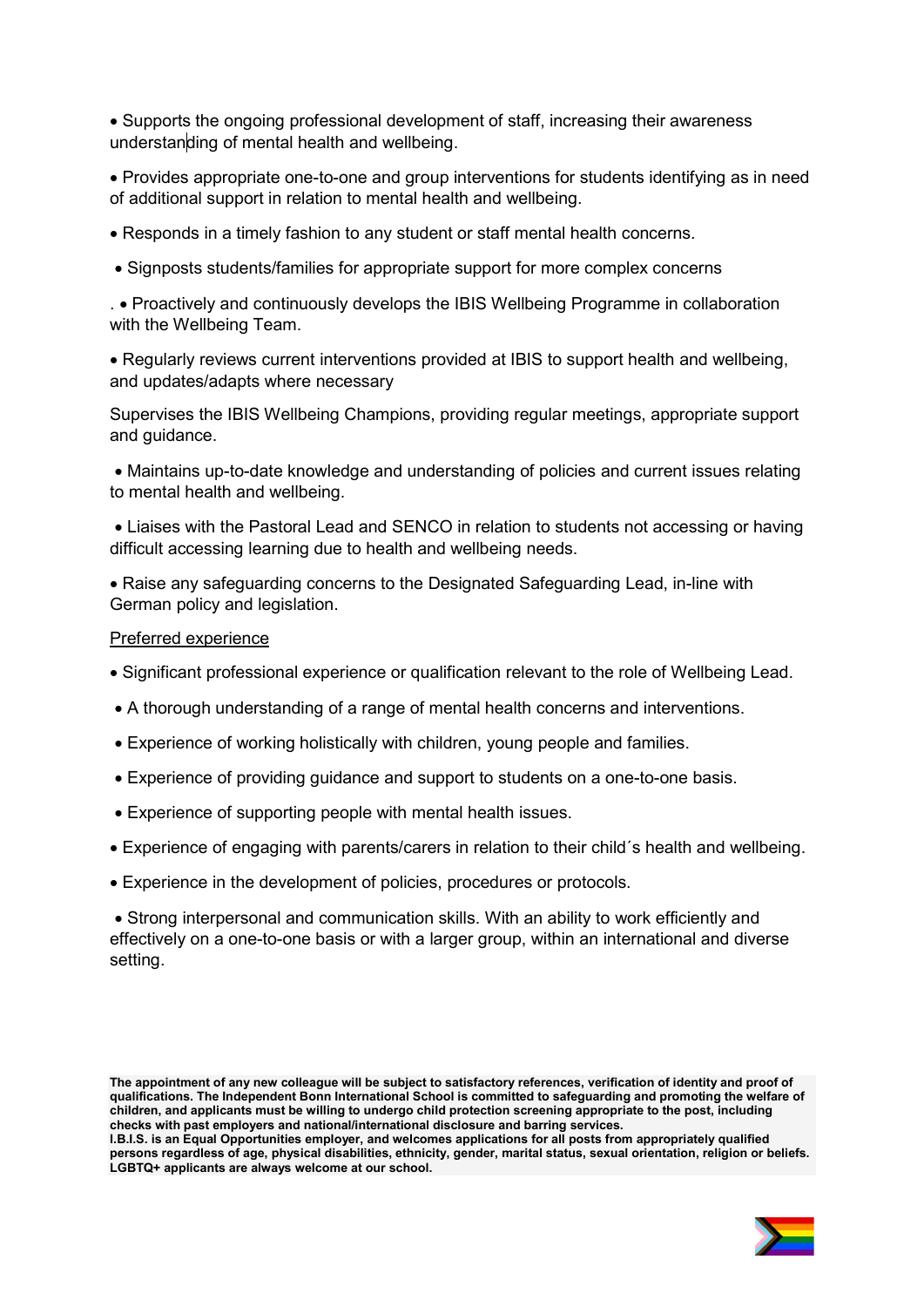## **Wellbeing**

I.B.I.S. is passionate about wellbeing, identifying and responding with sensitivity to the emotional concerns of staff, and symptoms of mental health. Referral pathways and sources of help and support are available within the school's systems where there are concerns for staff mental health and wellbeing.

## **Contract**

First contracts are typically for one year, with a six-month probationary period. Permanent contracts can be issued following this period, based on mutual agreement between both parties. Salaries are competitive.

#### Relocation

Given the wide range of different accommodation options available, we do not find accommodation on your behalf. However, we will provide you with guidance and support in finding housing, as well as support in making your first steps living in Germany. We can easily put you in contact with a local relocation agent if required.

#### Holiday

The successful candidate will have 30 days holiday per calendar year.



The appointment of any new colleague will be subject to satisfactory references, verification of identity and proof of qualifications. The Independent Bonn International School is committed to safeguarding and promoting the welfare of children, and applicants must be willing to undergo child protection screening appropriate to the post, including checks with past employers and national/international disclosure and barring services. I.B.I.S. is an Equal Opportunities employer, and welcomes applications for all posts from appropriately qualified persons regardless of age, physical disabilities, ethnicity, gender, marital status, sexual orientation, religion or beliefs. LGBTQ+ applicants are always welcome at our school.